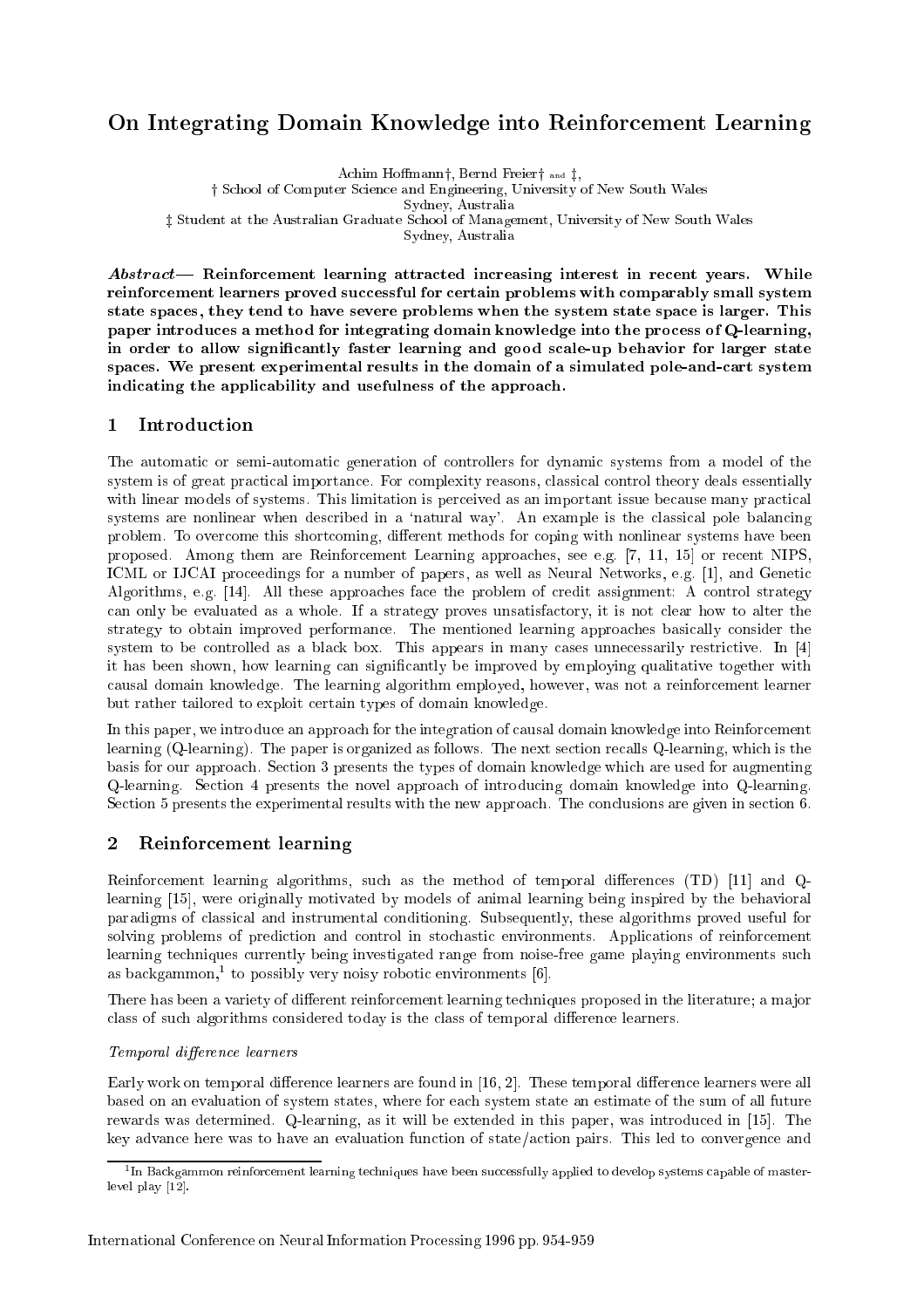optimality proofs in Markov domains, which has the consequence, that the result of Q-learning becomes experimentation insensitive in such domains [15].

Q-Learning Q-learning is an algorithm which learns a table of reward estimates (Q-values) that are a mapping of state/action pairs to expected total future rewards (or payoffs).<sup>2</sup> Le. the 'actual' Q-value for a state s and action  $a$  is given by

$$
\hat{Q}(s, a) = E[\sum_{t=0}^{\infty} \gamma^t \cdot r(t)],
$$

where  $r(t)$  is the reward received at time step t given that an optimal policy of actions is followed. Qlearning learns the Q-values for each state/action pair by a successive approximation process. A current Q-value estimate  $Q(s, a)$  is updated after a learning episode (an attempt to control the system using the current tabe of Q-values). The update takes place on the basis of the estimated payoff experienced after action  $a$  is executed from state  $s$  and its temporal difference to the respective estimate in state  $s$  for taking action a.

The update rule of 1-Step Q-learning is the following:

$$
Q(s, a) := (1 - \beta)Q(s, a) + \beta y \tag{1}
$$

where

$$
y = r + \gamma \max_{b} Q(s', b) \tag{2}
$$

where  $s$  is the successor state of  $s$  after executing action  $a$ . The parameter  $\gamma$  is the discount factor indicating how a reward to be received one step later is valued at the time being. I.e. the value of a reward is considered to decrease exponentially the longer one has to wait for it. Finally, <sup>r</sup> is the immediate reward following the action <sup>a</sup> from state s. Rewards are received at each time-step, where rewards <sup>r</sup> may be 0. I.e. <sup>y</sup> represents the accumulated discounted return after the current time-step, also called the actual return.3

 $\overline{\phantom{a}}$ 

While Q-learning updates only those Q-values for state/action pairs actually taken in a learning trial, our new approach (see section 4) may also modify Q-values for state/action pairs which are not encountered but merely related to those encountered, according to the provided domain knowledge.

Intially, the table of state/action Q-values is set to 0. After an attempt to control the dynamic system, the achieved reward is used to update the Q-values. This is done by recalling the sequence of encountered states and the corresponding actions taken in reverse order using the formulas given above.

As the state/action Q-values  $Q(s, a)$  estimate the payoff for taking action a in state s, a policy action for state  $s$  is the action with the highest estimated payoff (Q-value). As a consequence, an attempt to control a dynamic system using the current Q-value estimates uses normally the policy actions in each state. However, in order to allow also the exploration of new policies (control strategies), Q-learning deviates from the policy actions on a random basis. I.e. with a small probability a random action is taken instead of the policy action. Often, also in our experiments, a Boltzmann-like probability distribution is used, which takes the differences between the expected payoffs for different actions into account. I.e. the greater the differences, the less likely is the action taken with the worse estimate. In fact, the probability for taking a suboptimal action according to current estimates decreases exponentially with the difference in the estimates to the estimates for the policy action.

#### 3Domain knowledge

This section describes two types of domain knowledge which may be easy to be specied for a given dynamic system, even if the system in its detailed functionality is poorly understood. Such domain knowledge addresses both, constraining the set of admissible control strategies as well as guiding the order in which strategies are chosen for testing. These types of knowledge has been used initially in [4] for the pole balancing problem. In [5] it has been applied to the domain of trailer truck control. In this paper, it is used for the first time to support the process of reinforcement learning. Thus, the following recalls parts of [4].

 $2A$  state can also be considered to be defined by the currently perceived sensations, denoted by s.

<sup>&</sup>lt;sup>3</sup>Of course, discounted future rewards assume that the optimal policy action will be taken in order to receive the respective rewards at a later stage.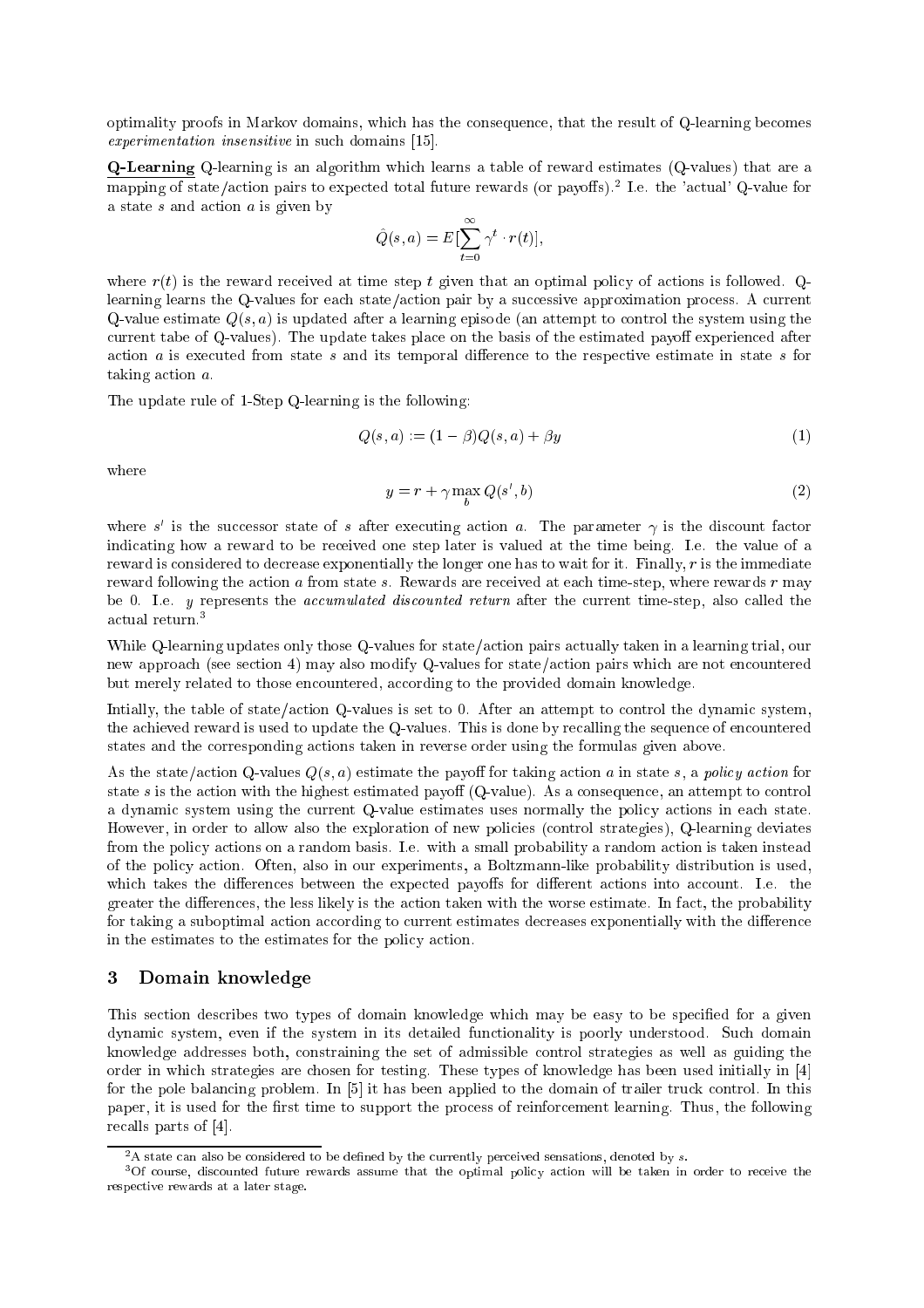

Figure 1: Left: The monotonicity constraint in the 2-dimensional variable space. The white area indicates the function value `0', while the shaded area represents `1'. The borderline is represented by a descending step function. The monotonicity is geometrically expressed by the fact that the shaded area extends uninterruptedly to the top and to the right. Right: The pole is hinged on the cart. The cart is moving and the control actions are to expose the cart to a fixed amount of force either to the left or to the right.

# 3.1 Qualitative knowledge for constraining the hypothesis space

The system allows to constrain the admissible control strategies by qualitative relationships between system states in which similar or equal control actions have to be taken. Recently, the problem of forming the class of considered control strategies by qualitative knowledge has been addressed, e.g. [13, 3, 14, 4]. In these investigations, not exclusively but mainly qualitative models *about the system* to be controlled were used. In the following, qualitative knowledge *about possible control strategies* is exploited without stating anything about the physics of the system.

In many domains, helpful restrictions of the set of control strategies which are common sense can be provided. The idea is to exclude strategies which are obviously absurd. For instance, in controlling a car on a curving road, the following monotonicity relation may be obvious: If reducing speed is appropriate for taking a curve of radius r, then reducing speed is at least as appropriate for taking a curve of radius  $r$  ,  $\eta$   $r$   $\sim$   $r$   $\cdot$  in fact, it would be absurd attempting to take a curve of radius  $r$  , if it is already clear that a curve of radius  $r$  is too narrow for the current speed.

The mentioned type of monotonicity restrictions are treated in detail in [4]. We shortly sketch the multi-dimensional monotonicity constraints - see also Figure 1 (left), which can be dened as follows:

**Definition 1** We denote by  $F_{mon,m}$  the set of functions f on m variables of the form  $f : \{0, ..., k-1\}^m \to$  $\{0,1\}$  which are monotonic in all its variables. For all functions  $f \in F_{mon,m}$  holds the following for all variables ranging in their respective domain:

 $f(n_1, ..., n_m) = 1 \rightarrow f(n_1 + 1, n_2, ..., n_m) = 1$  and  $f(n_1, ..., n_m) = 1 \rightarrow f(n_1, n_2 + 1, ..., n_m) = 1 ...$  and ...  $f(n_1, ..., n_m) = 1 \rightarrow f(n_1, n_2, ..., n_m + 1) = 1$ 

Intuitively speaking, this generalization amounts to saying: Everything else being equal (e.g. the road slope and surface, condition of car's tires and suspenders etc.), the smaller the radius, the slower the car has to go.

# 3.2 Causal knowledge for guiding the choice of the next candidate

For guiding the credit (or blame) assignment, when a given control strategy turns out to be insufficient, obvious knowledge may be available, which can also be used for accelerating reinforcement learning significantly.

In the car example such domain knowledge may be as follows: If the car is beginning to glide, then the speed was too high for the respective conditions of the car, the road, and the angle of the steering wheel. Such knowledge may be very helpful in that it tells that a change of the control strategy resulting in even higher speed in the same situation is certainly no improvement.

More generally speaking, such knowledge may relate a class of possible states of failure to a class of control actions which had the potential to avoid the encountered failure. E.g. if the car is beginning to glide, some of the actions taken failed to slow down the car. The idea is, to provide knowledge which says for a particular state of failure what actions should have been taken. E.g. an applied force should be increased (decreased).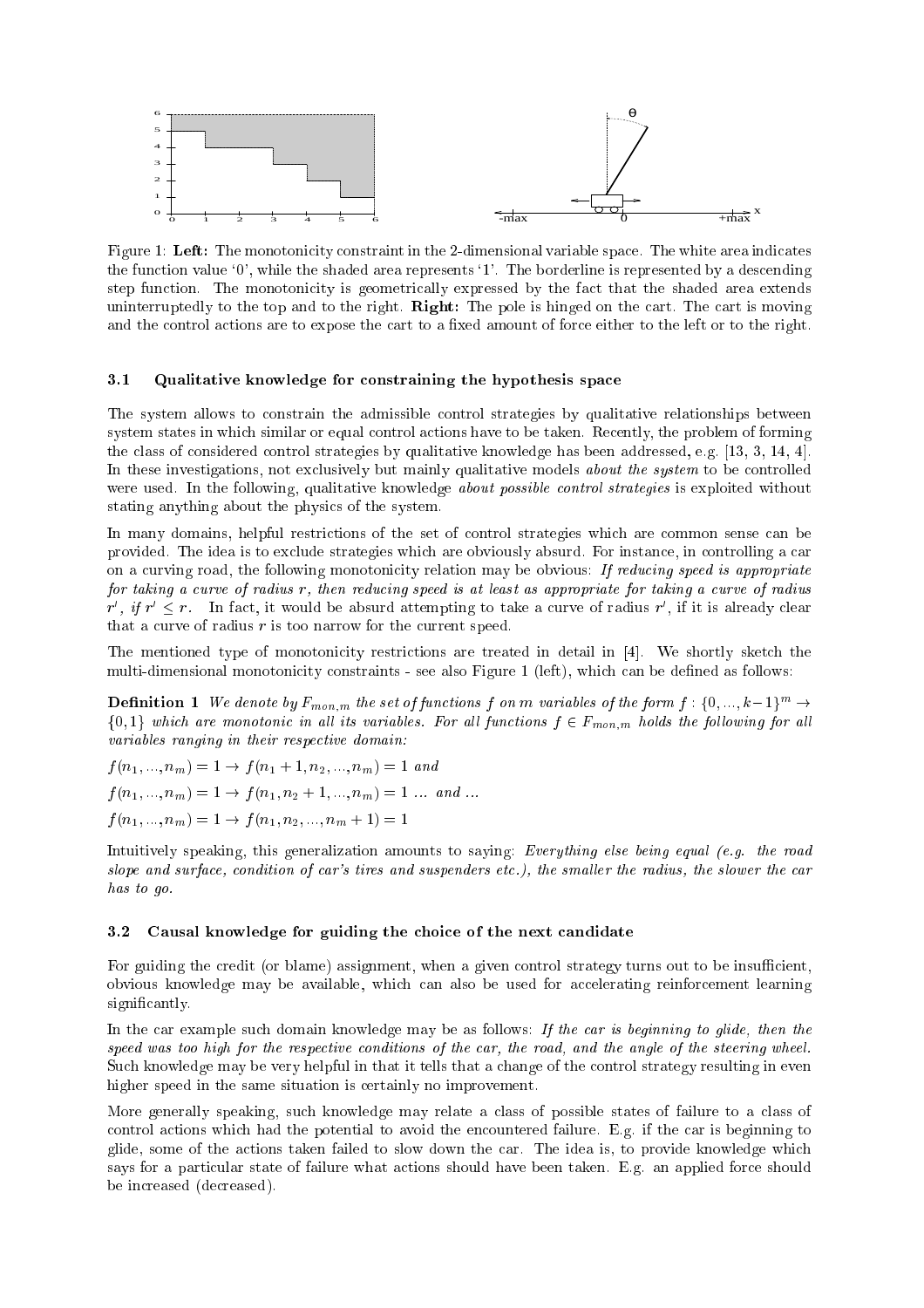### 4Integrating domain knowledge into Q-Learning

Temporal difference learners in general as well as Q-learning in particular appear not very suitable for taking domain knowledge as the one above into account. Reason for that is, that these algorithms maintain and incrementally approximate state or state/action evaluations. If this process is disturbed by domain knowledge, their convergence properties are in jeopardy.

In the following, we introduce a cautious way of enhancing the normal update process of Q-learning in order to dramatically accelerate the overall learning speed.

The essential ideas are twofold:

- 1. The causal knowledge, as described above, can be used to determine for an action  $a_d$  for at least one encountered system state s, in which another action  $a_a$  has actually been taken. Thus, the Q-values for the actions of that state can be updated as follows: The action  $a_a$ , if it was the policy action, receives a slightly lower value than the desired action  $a_d$  currently has: I.e.  $Q(s, a_d) \leftarrow (Q(s, a_d) - \varepsilon)$  for some small  $\varepsilon$ .
- 2. The qualitative knowledge for constraining the control strategies being considered can be integrated as follows: Whenever a Q-value is altered due to the causal knowledge as described above, all system states which need even more to ensure that the desired action  $a_d$  is taken, are respectively updated. Le. Tet system state  $s$  be required to take the same action  $a_d$  as in state  $s$ , then for all actions  $a \neq a_d$ : If  $Q(s, a) \geq Q(s, a_d)$ , then  $Q(s, a) \leftarrow (Q(s, a_d) - \varepsilon)$ . This ensures that for all system states specified by the qualitative knowledge will have the proper policy action.

The method above allows to modify the Q-values in accordance with the provided domain knowledge. These updates take place in addition to the normal updates of Q-learning. Thus, our method updates not only the Q-values for encountered state/action pairs, but may also update Q-values for state/action pairs related to those encountered, according to the provided domain knowledge.

First experimental evidence is provided in the following section, that the method does not disrupt the entire process of learning the Q-values based on temporal differences.<sup>4</sup>

# Experimental results

The new approach has been tested on the problem of learning to balance a pole. The pole balancing problem is a popular domain for case studies on controlling nonlinear dynamic systems, as well as for reinforcement learning approaches. It is not only an attractive benchmark. It shows also similarities with control problems of practical importance, such as satellite altitude control [10]. A recent survey on approaches for learning to balance a pole can be found in [14]. The pole balancing system, see Figure 1 (right), consists of a pole which is hinged on a cart. The pole can swing in the vertical plane. The cart can be pushed to the right and left on a bounded track. The control task is to push the cart such that the pole stays balanced. The possible control actions are to apply a fixed force to the cart either to the left or to the right. This simple setting is also called bang-bang regime. The control decision can be made in small time intervals. Usually time intervals of a  $\frac{1}{50}$  sec. are considered. A system state is described by the current position x of the cart on the track, its velocity x along the track, the angle  $\theta$  of the pole and the pole's angle velocity  $\theta$ .

In many papers, e.g. [1, 9, 8], this problem was used for experiments with the a state space representation of the system based on the division of the ranges of  $x, x, v$  into 3 intervals and 0 intervals for  $v,$  resulting in 162 states. We ran standard Q-learning for comparison on this state space representation as well as on larger state spaces. In the following, the results are presented for two more state spaces, where the range of each variable is divided into 10 respectively 25 intervals. This led to state spaces of 10,000 and 390,625 states respectively.

Our approach clearly outperformed the standard Q-learning algorithm in all state spaces. All parameters of Q-learning were the same for the domain knowledge guided approach.

 $4$ This problem has been encountered in initial experiments when, e.g. selected Q-values where simply set to a fixed value.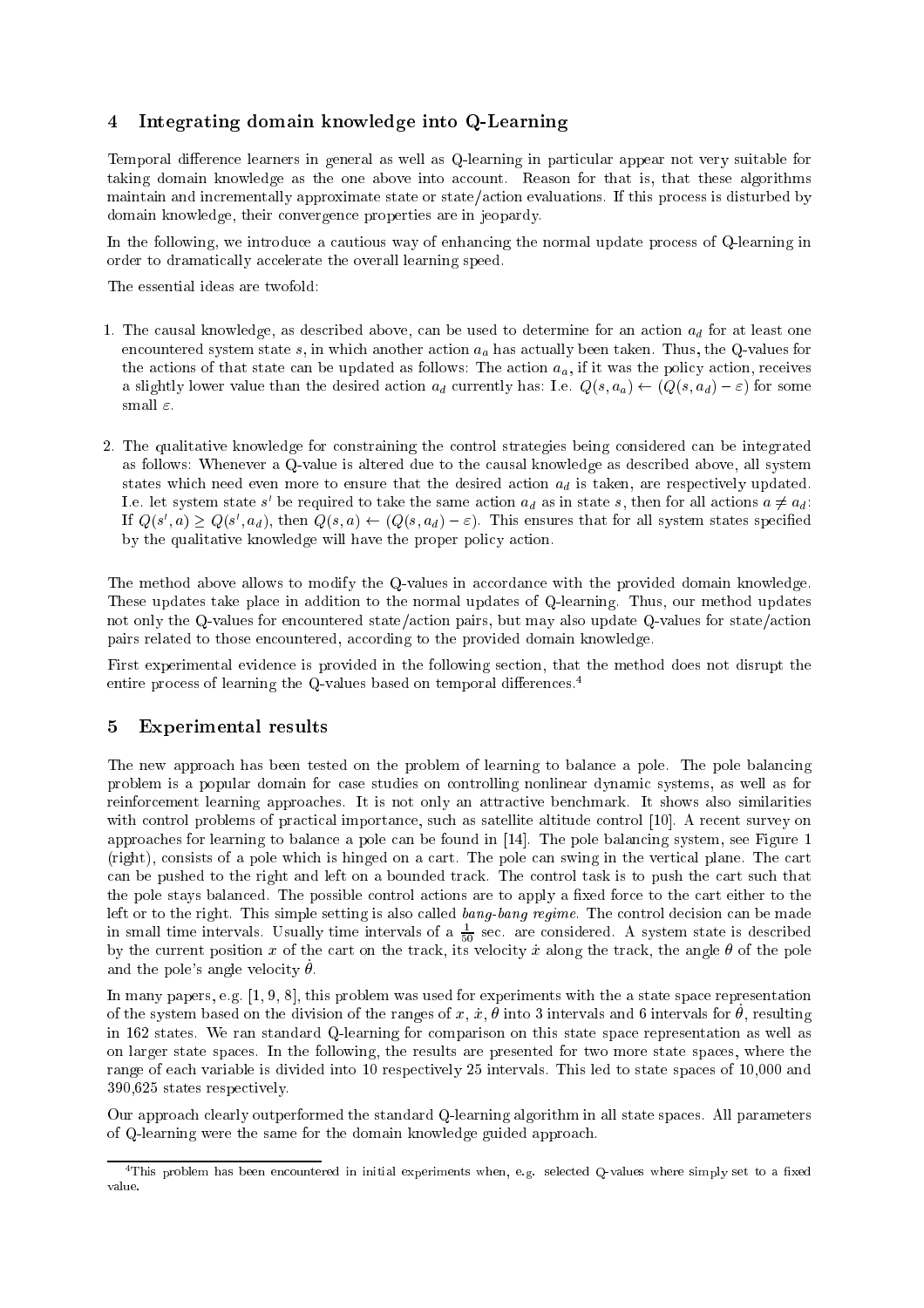

Figure 2: The charts show the overall number of trials before the  $n<sup>th</sup>$  initial system state was managed to be balanced. The left chart shows the results for the state space based on 10 intervals per variable, i.e. 10 000 states. The right chart shows the results for the state space based on 25 intervals per variable respectively, i.e. 390 625 states. The solid lines show the results with the use of domain knowledge. The dashed lines show the Q-Learning results. The dotted lines give the results for Q-learning with the small state space of 162 states for comparison.

# 5.1 The domain knowledge used

The specied qualitative knowledge and causal knowledge is the same as in the experiments in [4] where a non-reinforcement approach was taken.

## Causal knowledge:

- ${ }-$  If the pole falls to the left side, then at least one control action which applied the force to accelerate the cart to the right has to be replaced by accelerating the cart to the left and vice versa.
- ${ }-$  If the cart exceeded the track to the left, then at least one control action which applied the force to accelerate the cart to the left has to be replaced by accelerating the cart to the right and vice versa.
- Qualitative constraints: If applying the force to the left is appropriate in <sup>a</sup> system state S0 <sup>=</sup>  $\{x_0, x_0, v_0, v_0\}$  to valuate the pole, then it is also appropriate in each of the following four system states.
	- 1.  $\omega_1 = \langle x_0, x_0, v_0, v_1 \rangle$ , where  $v_1 \leq v_0$ , i.e. where the pole is even faster swinging to the fert.
	- $\omega_2 = \omega_0, \omega_0, \nu_2, \nu_0, \text{ where } \nu_2 < \nu_0, \text{ i.e. where } \nu_0 \in \mathbb{R}$  be pole is even more inclined to the left.
	- $3. \omega_3 = \omega_0, \omega_3, \omega_0, \omega_0$ , where  $\omega_3 \times \omega_0$ , i.e. where the cart is moving even faster to the left. (and therefore reaches earlier the left boundary of the track. Thus, it is even more important to move to the left, since a delayed movement would potentially exceed the boundary of the track.)
	- $\mu_4 = \mu_4, \mu_0, \nu_0, \nu_0, \mathbf{v}$ , where  $\mu_4 \leq \mu_0$ , i.e. where the cart is even closer to the left boundary of the track. (Reason as above.)

If applying the force to the felt is appropriate in a system state  $\omega_0 = \langle x_0, x_0, v_0, v_0 \rangle$  to keep the cart on the track, then it is also appropriate in each of the following two system states:

- $1. \quad \mathcal{O}_1 = \langle x_0, x_1, v_0, v_0 \rangle$ , where  $x_1 > x_0$ , i.e. where the cart is moving even raster to the right.
- 2.  $\omega_2 = \langle x_2, x_0, v_0, v_0 \rangle$ , where  $x_2 \geq x_0$ , i.e. where the cart is even closer to the right track boundary.

Initially the Q-values for both actions in all of the possible system states was set to 0. The system was initialized with a randomly chosen system state within the following intervals:  $-0.5m \le x \le 0.5m$ ,  $-0^\circ \leq \sigma \leq 0^\circ$ , x and  $\sigma$  both zero.

The first simulation of the system resulted, as expected, in a pole fallen over to either side.

After each single learning step, the system was simulated again with the same initial state. This learning and test cycle was repeated until the pole was successfully balanced for a prespecied number of 100; 000 simulation steps (2,000 seconds). In each test run, the used learning algorithm had to manage to balance 100 different initial system states. Figure 2 shows, how many attempts were needed for balancing how many different initial system states.

#### 6 Conclusions and Future Work

In this paper, we introduced a method for integrating qualitative and causal domain knowledge into reinforcement learning (Q-learning). We presented experimental evidence that the approach has the